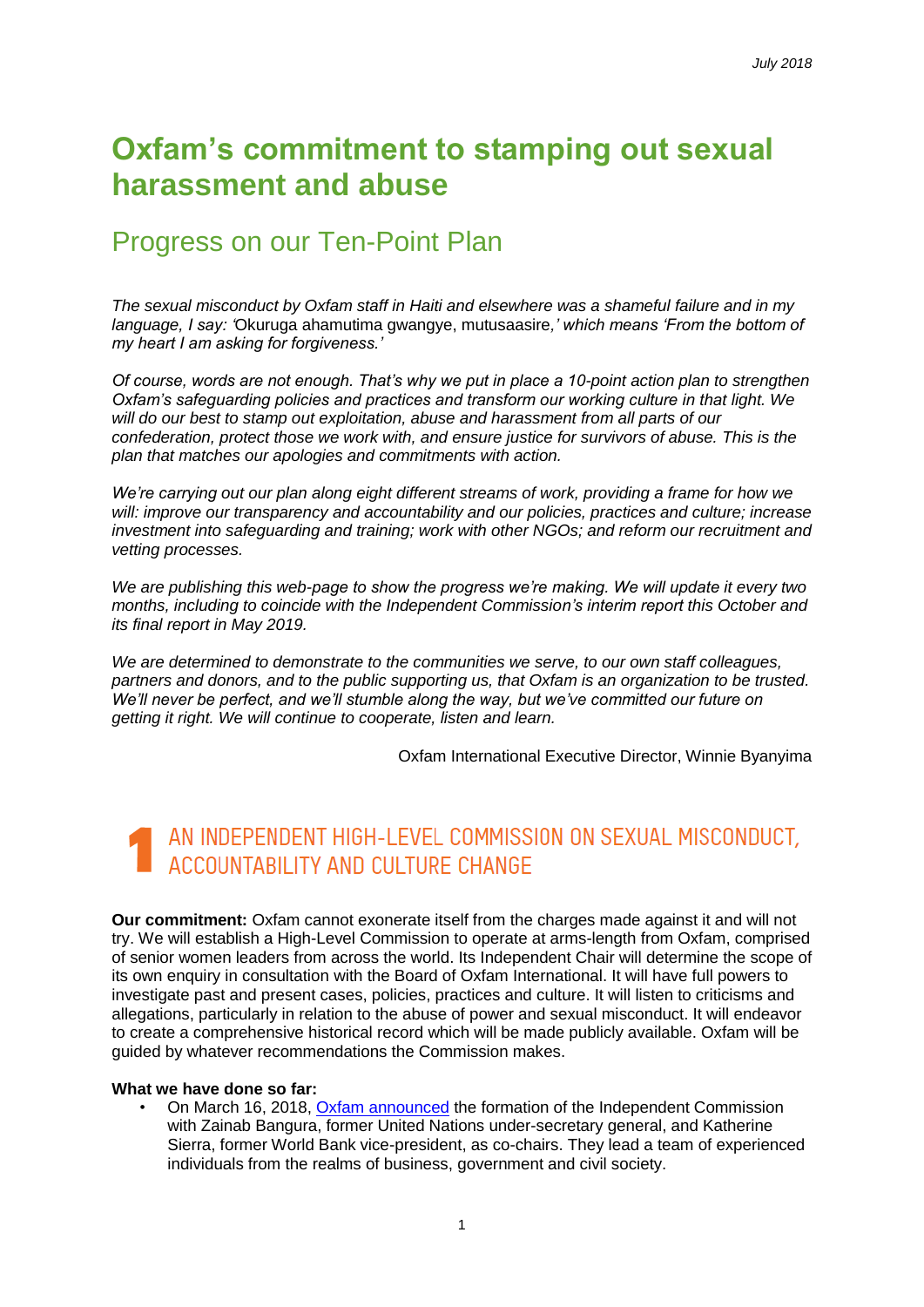- The Commission is working on an interim report that it will publish within six months of its start-date and a final report and recommendations within 12 months (May 2019).
- It has set up a direct email [\(contact@independentcommission.org\)](mailto:contact@independentcommission.org) which anyone who would like to contact the Commission can use.
- The Commission has agreed its own protocols for speaking to survivors, whistle blowers, staff or concerned people who can contact Commissioners through the various channels.
- Commissioners are now talking to Oxfam Regional Directors and Country Directors about the visits to Oxfam's programmes that they are planning to make between August and October.
- The commission is contracting research using the Listening Project methodology (already used by Oxfam America and Oxfam India) to spend more time with communities to listen to their perspectives.

## REITERATED COMMITMENT TO COLLABORATE WITH ALL RELEVANT **2** REILERATED U

**Our commitment:** We will redouble our efforts to show transparency and full cooperation with relevant authorities in any way that can achieve justice for survivors of abuse and help to prevent any instance of abuse in the future. This includes proactively reaching out to regulators and governments in countries where we operate to offer to share any information they need or may wish to see. Our aim is to ensure authorities can again feel confident in our policies and processes, with a demonstrable commitment to transparency whilst protecting the safety and confidentiality of survivors.

#### **What we have done so far:**

- Oxfam has reiterated its commitment to do its best to comply with the laws and regulations of every country where we operate, to staff and external partners, donors and regulators.
- In relation to the Haiti case specifically, we are cooperating with authorities there, in the United Kingdom, and in the home countries of the individuals involved.
- We are cooperating with all external investigations in the UK, including the UK Charity Commission's statutory enquiry and the enquiry of the UK Parliament's Select Committee on International Development. Oxfam Great Britain's review, undertaken as part of the UK Charity Commission inquiry, is scheduled to conclude in July 2018.
- A "One Oxfam" set of policies and standard operating procedure for safeguarding cases is being developed and will be rolled out across the confederation in September/October 2018.
- Oxfam has held meetings with more than 20 institutional donors to take into account their requirements and map out how our new safeguarding standard operating procedures meet their needs.

### RE-EXAMINE PAST CASES AND ENCOURAGE OTHER WITNESSES OR SURVIVORS TO COMF FORWARD

**Our commitment:** We owe it to anyone who may have been affected by the misconduct of Oxfam staff to look back at previous cases and re-examine whether they were dealt with appropriately. If they were not then, insofar as is possible, we will take new action in line with Oxfam's values. This may lead to some current staff facing disciplinary action and possibly losing their jobs. We will continue to communicate to staff, volunteers, partners and beneficiaries that it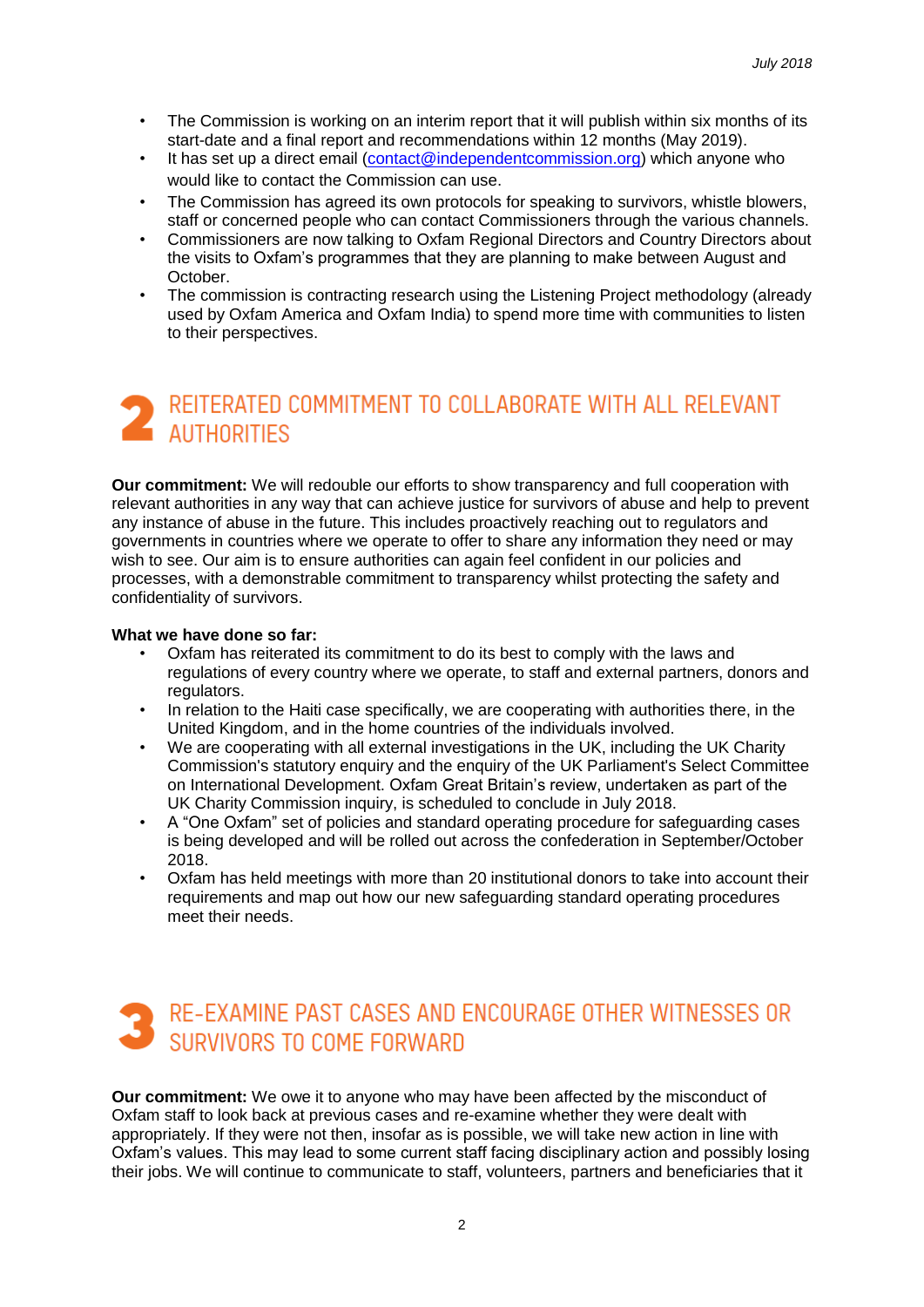is safe and indeed actively encouraged to report any instances that they experienced or witnessed that they have previously felt unable to report or were not adequately dealt with at the time. We will ensure an effective whistle-blower system that can be easily and safely utilized by staff, volunteers and people external to Oxfam. More resources will be made available for this as needed.

#### **What we have done so far:**

- Oxfam has developed a global database of all reported verified cases of safeguarding misconduct across the confederation
- An OI External Investigation team has been appointed and begins work in July reviewing a representative proportion of historical cases of sexual abuse, harassment and exploitation across the Oxfam confederation. This work excludes Oxfam GB, whose cases have been reviewed via the UK Charity Commission.
- Oxfam has made available independent, external whistleblowing systems in five languages for reporting concerns and have publicized this to all staff.
- Oxfam has put 'Safeguarding Focal Points' in all countries where it delivers programs. These are experienced volunteer members of staff who support awareness and prevention activities and can act as initial points of contact for staff grievances.



**Our commitment:** The Oxfam confederation will significantly increase investment both in budget and staffing to ensure we have appropriate resources to ensure the safety and well-being of all people who come into contact with Oxfam staff. We will also increase our investment in gender training, including recruitment of more staff who will lead our work on gender equality and empowerment in programs and humanitarian response teams.

#### **What we've done so far:**

- Oxfam has committed more than €2m in total toward funding the Independent Commission and rolling out safeguarding training across the confederation, and for new staff including an Associate Director for Safeguarding and Culture and seven regional safeguarding leads. In addition, affiliates have increased their investment in safeguarding.
- We have run certified training courses through the CHS alliance in Nairobi, Oxford, Dublin, Bangkok, Dakar Amman and Mexico to begin training up 119 staff in the skills and knowledge they need to become safeguarding investigators. Other international NGOs and partner organizations participated in some of these courses. We intend creating a pool of safeguarding investigators to work across Oxfam and the international NGO sector.



**Our commitment:** We will improve our internal processes including to ensure that official Oxfam references are never given to offenders seeking jobs elsewhere. We will strengthen the vetting and recruitment of staff including to make safeguarding a mandatory part of the recruitment and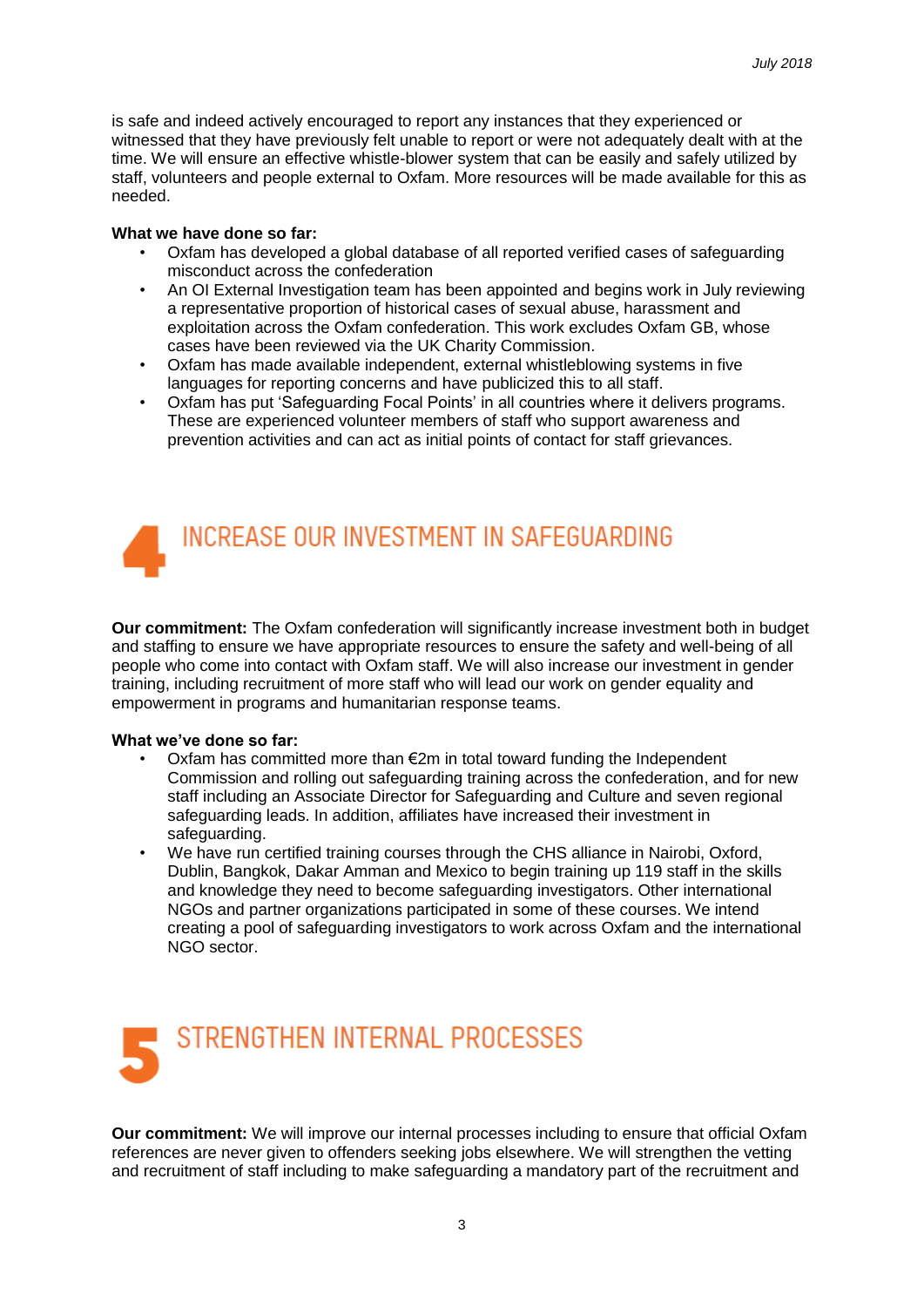selection process and in performance management criteria. We will make safeguarding training mandatory for all staff. We will strengthen whistle-blowing process to ensure it is safe and easy for people to use. All Oxfam affiliates will have trained safeguarding focal points, including at all major Oxfam-organized events. We will ensure our systems are reliable in order to report any suspected illegal activity to the relevant authorities.

#### **What we've done so far:**

- We have approved a new safeguarding strategy that covers organisational culture change and guides the strengthening of our safeguarding policies and procedures.
- From October 2018, every six months Oxfam will publicly disclose consolidated global anonymized data of all the safeguarding investigations that it has closed out in that period across all members of its confederation.
- We have developed definitions of safeguarding cases that are now being embedded into a Standard Operating Procedure
- Oxfam has set up a central contact system to deal with all requests for staff references and has accredited referees in every Oxfam affiliate. Cases of gross misconduct, including sexual abuse, will be clearly marked in references where this is lawful.
- We are working on more thorough and standardized pre-employment checks for new employees both across Oxfam and across the sector.
- We are making safeguarding a mandatory part of the staff recruitment process.
- We have established a common database for the confederation that captures all reported cases for the last 10 years and is now being updated live for all new verified cases, in order to facilitate accurate and up to date reporting while ensuring confidentiality.
- We will run a two-day training workshop for safeguarding focal leads in the Horn/East Africa region in July and roll-out this training to all "high risk" countries by end of 2018, and in all seven Oxfam regions by March 2019.
- 200 staff attended an awareness-raising and safeguarding training workshop in Ethiopia in June.
- Online safeguarding training for all staff to assess the progress made in understanding and improving safeguarding will be rolled out in August/September 2018
- New safeguarding policies, procedures and practices are being developed to ensure harmonization across the confederation, while adapting to local legal contexts, including:
	- o One Oxfam SHEA policy
	- o One Oxfam Child safeguarding policy
	- o One Oxfam survivor support policy and protocol



**Our commitment:** We will change the culture that enabled harassment, exploitation, discrimination and abuse to exist within Oxfam and help to lead this change throughout the sector. We will work with agencies to support Oxfam's cultural shift. We will set up a Prevention of Sexual Exploitation and Abuse (PSEA) Taskforce to make recommendations that we will act upon with urgency.

#### **What we've done so far:**

- We are actively encouraging Oxfam staff to raise any grievances with confidence through multiple channels including team discussions, regular internal updates, webinars and online forums.
- In February we rolled out an updated "One Oxfam" Code of Conduct; most staff have already signed and discussed it in team meetings.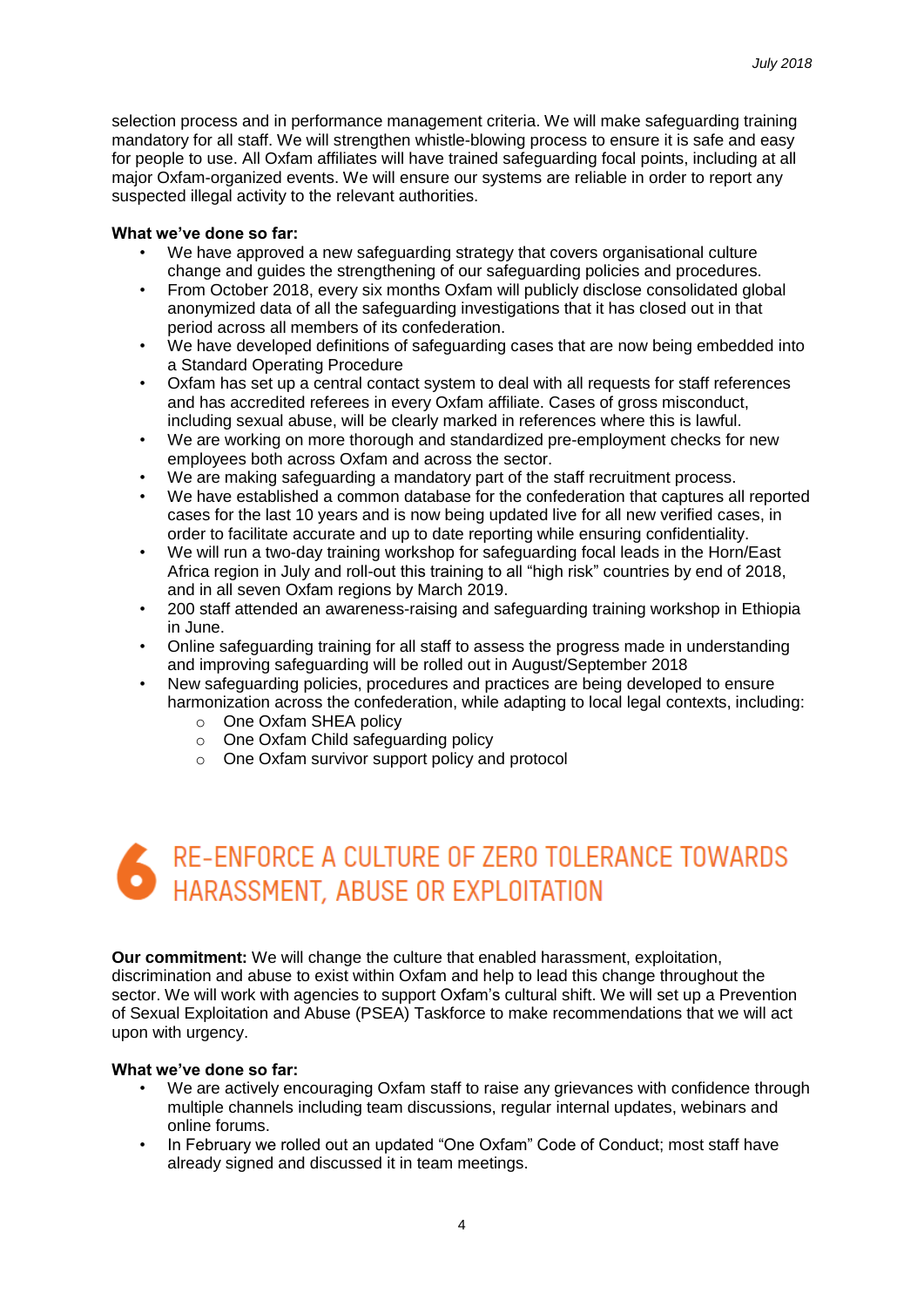- A range of online courses, including on gender justice and gender and power, are currently being rolled out across the confederation.
- Over 40 members of staff across the world have volunteered to participate in initiatives aiming to change the Oxfam culture, e.g. a group called "Living Our Values Everyday" has set up on Oxfam's internal social network to encourage discussion and debate on culture change.

## WORK WITH OUR PEERS ACROSS THE SECTOR TO TACKLE PHYSICAL, SEXUAL AND EMOTIONAL ABUSE

**Our commitment:** We will work with the rest of our sector to ensure people are safe, recognizing there are actions we cannot take on our own. This includes how to ensure that offenders who have lost their job with one organization cannot move on to another. We will work with UN bodies, the International Civil Society Center, and other joint NGO platforms to agree proposals for sector-wide improvement. We will contribute to the work initiated by BOND in the UK for a humanitarian passport and/or anti-offenders' system housed by an accountable agency such as UN OCHA.

#### **What we've done so far:**

- Oxfam is in discussions with the Steering Committee for Humanitarian Response and the UN to establish accrediting and passporting processes for staff across the humanitarian sector.
- Oxfam International's chief executive addressed the World Bank Advisory Council on Gender and Development to share Oxfam's learning and plans to bank and government ministers. She gave a similar address to the retreat of global CEOs and Chairs of our sector in April hosted by the International Civil Society Centre, and at the European Development Days in Brussels.
- Oxfam affiliates are all active in sectoral initiatives in their own countries. For example, Oxfam America's chief executive is playing a leading role in safeguarding work among other international NGOs in the United States, including inside the Interaction alliance. Oxfam Quebec and Oxfam Canada's chief executives have joined the new Steering Committee to Prevent and Address Sexual Misconduct alongside ten other NGO leaders, initiated by the Canadian Council for International Cooperation. Oxfam Great Britain's chief executive discussed initiatives with other aid agencies to tackle sexual abuse, harassment and exploitation at a safeguarding summit in London on March 2018, and issued [this joint statement.](https://www.bond.org.uk/news/2018/03/ngos-and-government-jointly-commit-to-improving-safeguarding-standards)

# ACTIVE ENGAGEMENT WITH PARTNERS AND ALLIES, ESPECIALLY<br>WOMEN'S RIGHTS ORGANIZATIONS

**Our commitment:** We will reach out to partners and allies to rebuild trust including from their input on how we can learn and improve. We will reach out to women's rights organizations and others who work on Prevention of Sexual Exploitation and Abuse (PSEA) issues, to answer their questions, hear their reflections and concerns, and ensure our responses are defined in consultation with them.

#### **What we've done so far:**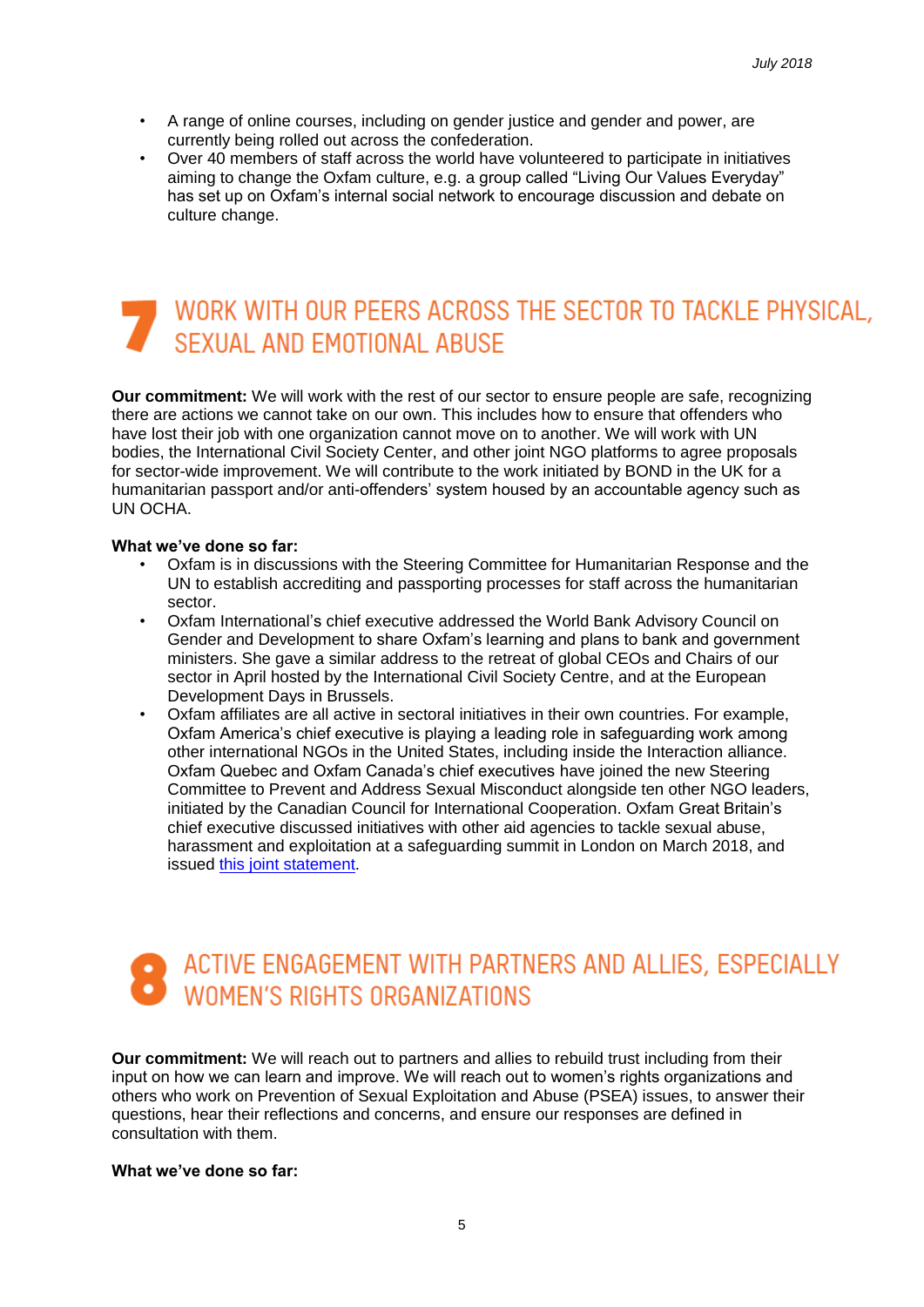- We are discussing ethical and safeguarding standards with many of our partner organizations. This includes our expectations for how they'll protect their own staff and stakeholders against misconduct, how they'll report cases, and what they'll do to protect survivors, including designing safe whistleblower hotlines.
- We have designed a survey to ascertain what partners have in place relating to safeguarding, fraud and community feedback.
- We have been sharing updates on our response and answering questions from partners and allies worldwide, including many women's rights organizations.



**Our commitment:** We will listen and learn from feedback from supporters around the world. We will ensure two-way communication with them, responding to the concerns they raise and explaining the actions we are taken to learn and change.

#### **What we've done so far:**

- We've received a huge number of messages, both critical and encouraging, from the public over the last months. We're working hard to get back to people personally and we're keeping records of what people are telling us.
- Oxfam Great Britain will engage directly with the public over the coming weeks to find out what people think and what they expect from us to retain or regain their support.
- Oxfam International's Executive Director Winnie Byanyima was interviewed on [Al-](https://www.youtube.com/watch?v=NQ61c_L2EMw)[Jazeera](https://www.youtube.com/watch?v=NQ61c_L2EMw) in a show dedicated to the preventing sexual abuse and exploitation in the sector, and discussed on the fundamental causes of sexual abuse and how Oxfam and the sector must move forward: [https://www.youtube.com/watch?v=NQ61c\\_L2EMw.](https://www.youtube.com/watch?v=NQ61c_L2EMw)

# RECOMMIT AND STRENGTHEN OUR FOCUS ON GENDER JUSTICE

**Our commitment:** We reiterate and reinforce our commitment to putting women's rights and gender justice at the center of our work. Recognizing we have a lot to learn and put right as an organization, Oxfam will continue to build investment in advocacy, campaigns and programming focused on tackling the injustices women living in poverty face around the world. This includes addressing social norms that cause violence against women, campaigning to rectify systematic power imbalances that trap women into poverty, and partnering with feminist and women's rights organizations to address gender injustice at all levels. It includes strengthening and focusing our development and humanitarian programs to deliver transformational change in the lives of women living in poverty.

#### **What we've done so far:**

• The Oxfam Global Campaigns team is rewriting Oxfam's campaign agenda to strengthen and more fully integrate gender-focused approaches across the four global campaigns.